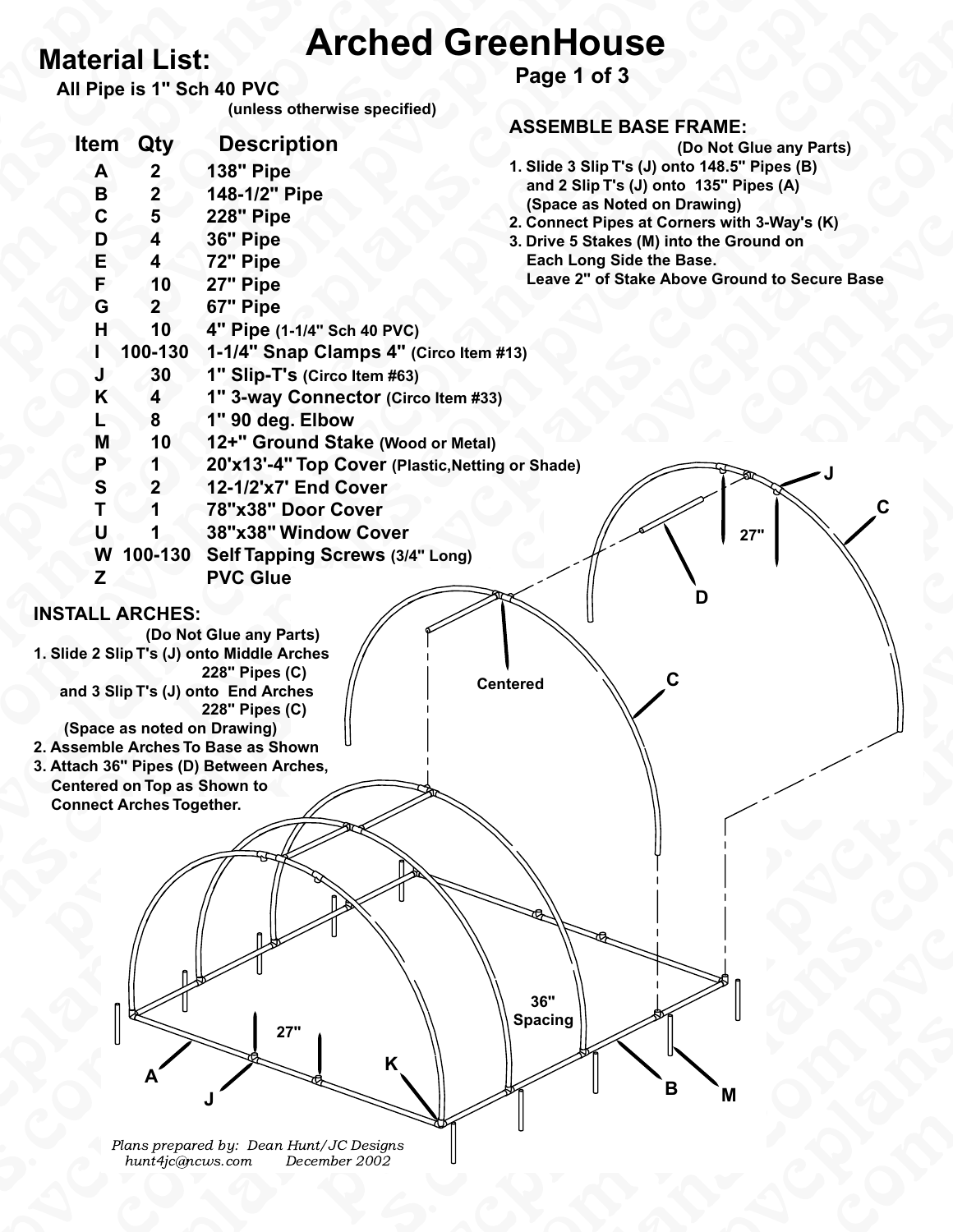**Page 2 of 3**

# ASSEMBLE DO **ASSEMBLE DOOR & DOOR FRAME:**

- A<br>
ASSEMBLE DOOR & DOOR I<br>
1. Glue 2 Pieces of 1-1/4" PVC x 4"<br>
To Create Hinges as Shown. Ma<br>
2 Glue 1 Piece 1-1/4" x 4" (H) to 1 **1. Glue 2 Pieces of 1-1/4" PVC x 4" (H) Together To Create Hinges as Shown. Make 4 Hinges.**
- **a 2. Glue 1 Piece 1-1/4" x 4" (H) to 1 SnapClamp (I) To Create Latches as Shown. Make 2 Latches**
	- **3. Slide a Slip-T (J) onto each Door Frame Side (E) Locate 4" Down from Top.**
	- **4. Slide Hinges and Latch onto Door Frame Sides Positioned as Shown in Fig. 3**
	- **5. Connect the Two Door Frames with 27" Pipe (F) Assemble into Slip-T's on Arch and Base on Front of GreenHouse.**
- 4. Slide Hinge<br>
Positioned<br>
5. Connect the<br>
Assemble<br>
Front of Gr<br>
6. Slide Door<br>
Door Fram<br>
in Fig 1. wi<br>
the Center 6. Slide Door Side Pipe (C<br>Door Frame and Then A<br>in Fig 1. with Middle Su<br>the Center of the Door.<br>7. Slide Hinges to Farthes<br>to Hold Door in Positio<br>Fig. 4 ide a Slip-T (J) onto each Door Frame Side (E)<br>
cate 4" Down from Top.<br>
ide Hinges and Latch onto Door Frame Sides<br>
sitioned as Shown in Fig. 3<br>
somect the Two Door Frames with 27" Pipe (F)<br>
ssemble into Slip-T's on Arch a **6. Slide Door Side Pipe (G) Through Hinges on Door Frame and Then Assemble Door as Shown in Fig 1. with Middle Support Pipe (F) Located in the Center of the Door. Adjust Latch as Needed.**
- to Hold Door in Position Securely.<br>Fig. 4<br>Latch<br>Hinge **7. Slide Hinges to Farthest Positions Up & Down to Hold Door in Position Securely.**

**Fig. 4**

**Latch**

**Hinge**

**F**

**J**

**E**

ns.com

s.com

cplans.com

**F**



# **ASSEMBLE WINDOW & WINDOW FRAME:**

- **1. Slide 2 Slip-T's (J) onto Window Frame Sides (E) Locate 4" Down from Top and 27" Apart.**
- ASSEMBLE WIND<br>
1. Slide 2 Slip-T's (J)<br>
2. Slide Latch onto 27<br>
2. Slide Latch onto 27<br>
2. Hinges onto 27"<br>
2. Hinges onto 27"<br>
Connect Top and Base on<br>
3. Slide Window Frames ar<br>
4. Slide Window Frame and<br>
5. Slide Window **Example 12 SEARCH SCREE WINDOW & WINDOW FRAME:**<br>
1. Slide 2 Slip-T's (J) onto Window Frame Sides (E)<br>
1. Locate 4" Down from Top and 27" Apart.<br>
2. Slide Latch onto 27" Window Frame Top (F) and<br>
2 Hinges onto 27" Window F F) and<br>i (F)<br>to Side<br>T's on<br>inges on **2. Slide Latch onto 27" Window Frame Top (F) and 2 Hinges onto 27" Window Frame Bottom (F) Connect Top and Bottom Window Frame to Side Window Frames and Assemble into Slip-T's on Arch and Base on Back of GreenHouse.**
	- indow Bottom Pipe (F) Through Hing<br>Frame and Then Assemble Window<br>in Fig 4. Adjust Latch as Needed.<br>Inges to Farthes Positions Side to S<br>Window in Position Securely. k of GreenHouse.<br>Pipe (F) Through Hinges on<br>en Assemble Window as<br>it Latch as Needed.<br>s Positions Side to Side<br>sition Securely. **3. Slide Window Bottom Pipe (F) Through Hinges on Window Frame and Then Assemble Window as Shown in Fig 4. Adjust Latch as Needed.**
	- **4. Slide Hinges to Farthes Positions Side to Side To Hold Window in Position Securely.**



**F**

**Hinge**